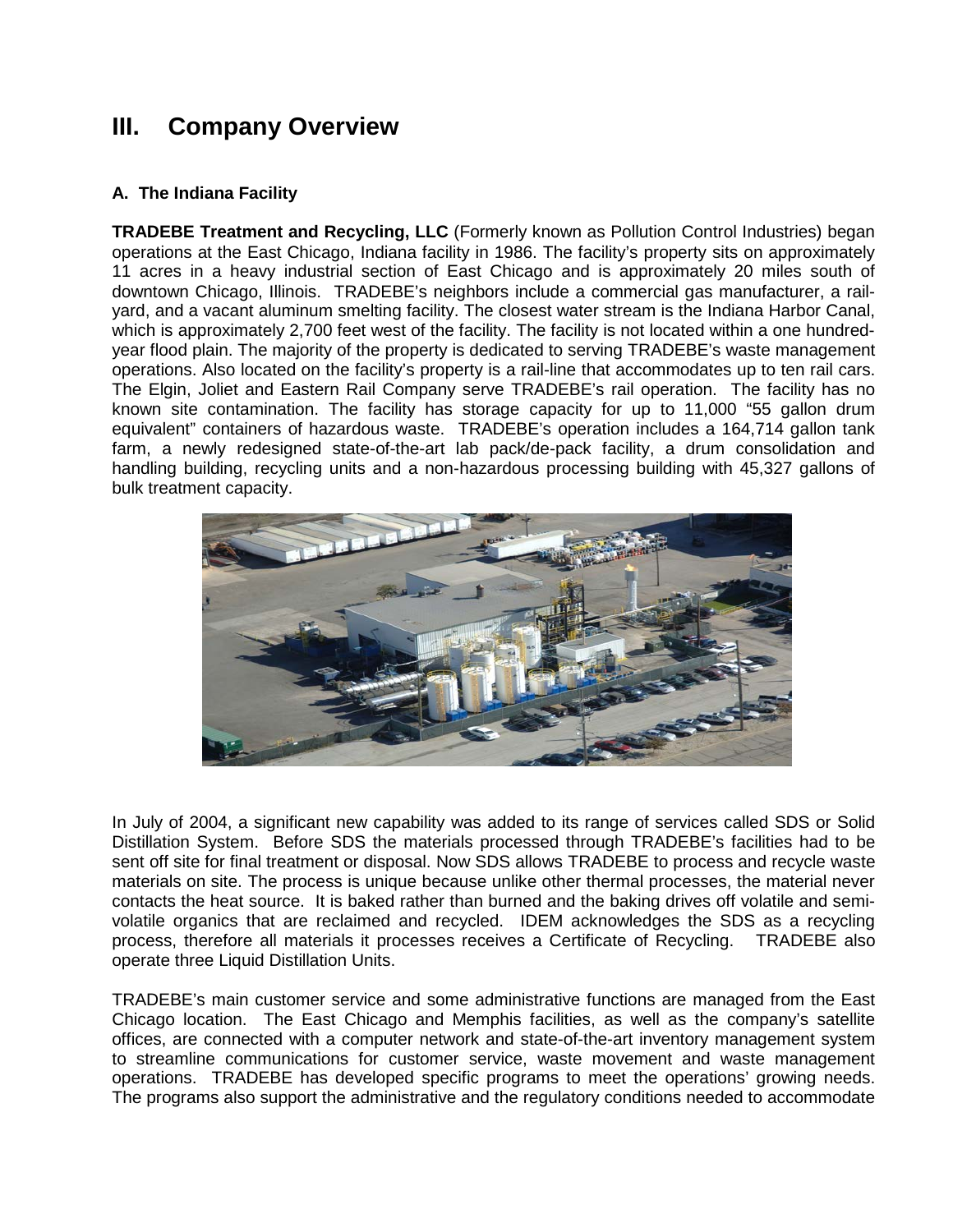a changing and every more demanding regulated industry. Personnel are fully supported with computer-based programs that enhance their departmental responsibility to the operations. Customer information, profiles and shipping documents are entered into the computer system to generate TRADEBE's operating records.

#### **B. The Tennessee Facility**



In April 1998, **TRADEBE Treatment and Recycling of Tennessee, LLC** (formerly known as Pollution Control Industries of Tennessee) commenced operations in Millington, Tennessee. The 36 acre facility was purchased from Waste Management. The operations and administrative buildings on the site were constructed in 1993. The developed portion of the facility served primarily as a transfer station for Chemical Waste Management. Based on a Phase I and Phase II audit conducted prior to transfer to TRADEBE, the site has no known environmental contamination.

The Tennessee's Part B Permit was renewed for 10 years in October 2010. The facility is regulated by the Tennessee Department of Environment and Conservation (TDEC) and is zoned for heavy industry. TRADEBE is permitted to store up to 9,748 "55-gallon drum equivalents" on site.

The Memphis permit operational capacities allow this site to accept and process the same types and similar quantities of waste that are handled at the East Chicago, Indiana facility. The Memphis facility operations include a single stage shredding tower capable of handling 450 drums per day of hazardous waste, an 80,000 gallon tank farm, a stabilization process for hazardous wastes and a solidification process for non hazardous wastes. In addition to processing areas, the Memphis facility features a well equipped laboratory, receiving and loading docks, and buildings for indoor storage.

### **C. The Meriden, CT Facility**

In April 2011, Tradebe Environmental Services, LLC acquired United Industrial Services, with facilities in New England and the state of New York. The Meriden, CT facility sits on 2.5 acres and has been treating and storing used oil, hazardous waste, hazardous and non-hazardous waste water and containerized solid and liquid wastes since 1976. Up until 1976, the property was used as a commercial greenhouse and florist shop, as well as residence for the owners. In 1976, the owners began transporting, storing and burning waste oil. The waste oil was burned in the on-site boiler to heat the greenhouses. The owners formed United Waste Oil Company and began transporting and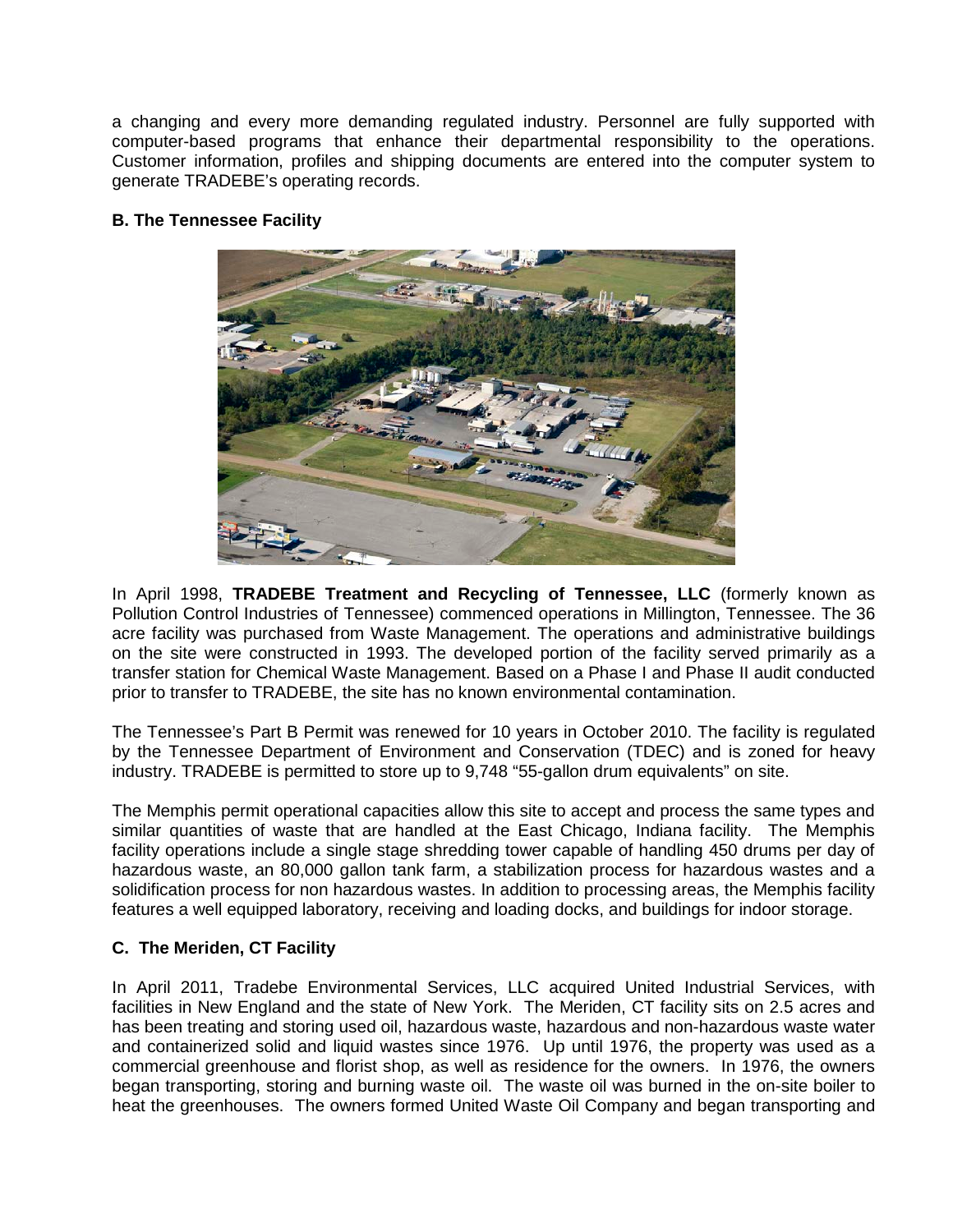storing waste oil for the other town businesses. The company grew to the point where wastewater treatment was brought on-site and waste oils classified as hazardous waste codes were being accepted. The facility filed its first RCRA Part A application in 1980. United received its first RCRA Part B permit in September 1995. The greenhouse and florist business was terminated in 1988.

## **D. The Bridgeport, CT Facility**

The Bridgeport facility sits on 3.5 acres and has been treating and storing used oil, hazardous waste fuels, hazardous and non-hazardous wastewater and containerized liquid and solid waste since 1993. This facility operates a non-hazardous mix pit where solids and semi-solids can be solidified with materials such as sawdust and then transferred to a roll-off. Several types of waste streams are stored and treated in Bridgeport. Waste streams that are not treatable on-site are transported to a facility that can manage them.

## **E. The Stoughton, MA Facility**

This Facility is centrally located in Stoughton, MA about 25 miles east of Boston, MA and sits on 2.5 acres. This facility is a RCRA Part B facility and holds an MWRA Wastewater Discharge Permit. The total tank storage capacity is 221,279 gallons, and had both drum and bulk liquid off-loading and storage capabilities.

## **F. The Northborough, MA Facility**

The Northborough facility has a RCRA Part B permit, however, it is currently and idle facility.

### **G. The Cohoes, NY Facility – Norlite, a subsidiary of Tradebe Treatment and Recycling, LLC**

Mother Nature determined Norlite's location by depositing an easily accessible stratum of high quality shale on this location, approximately 450 million years ago. Known as Snake River Shale, Norlite's portion of this deposit is approximately 100 acres of pure shale, devoid of sandstone, quartz of lime. When heated, this shale uniformly expands to produce a high quality lightweight aggregate. Expanded shale from this deposit is in high demand by the construction industry based upon its strength, low bulk density and uniformity.